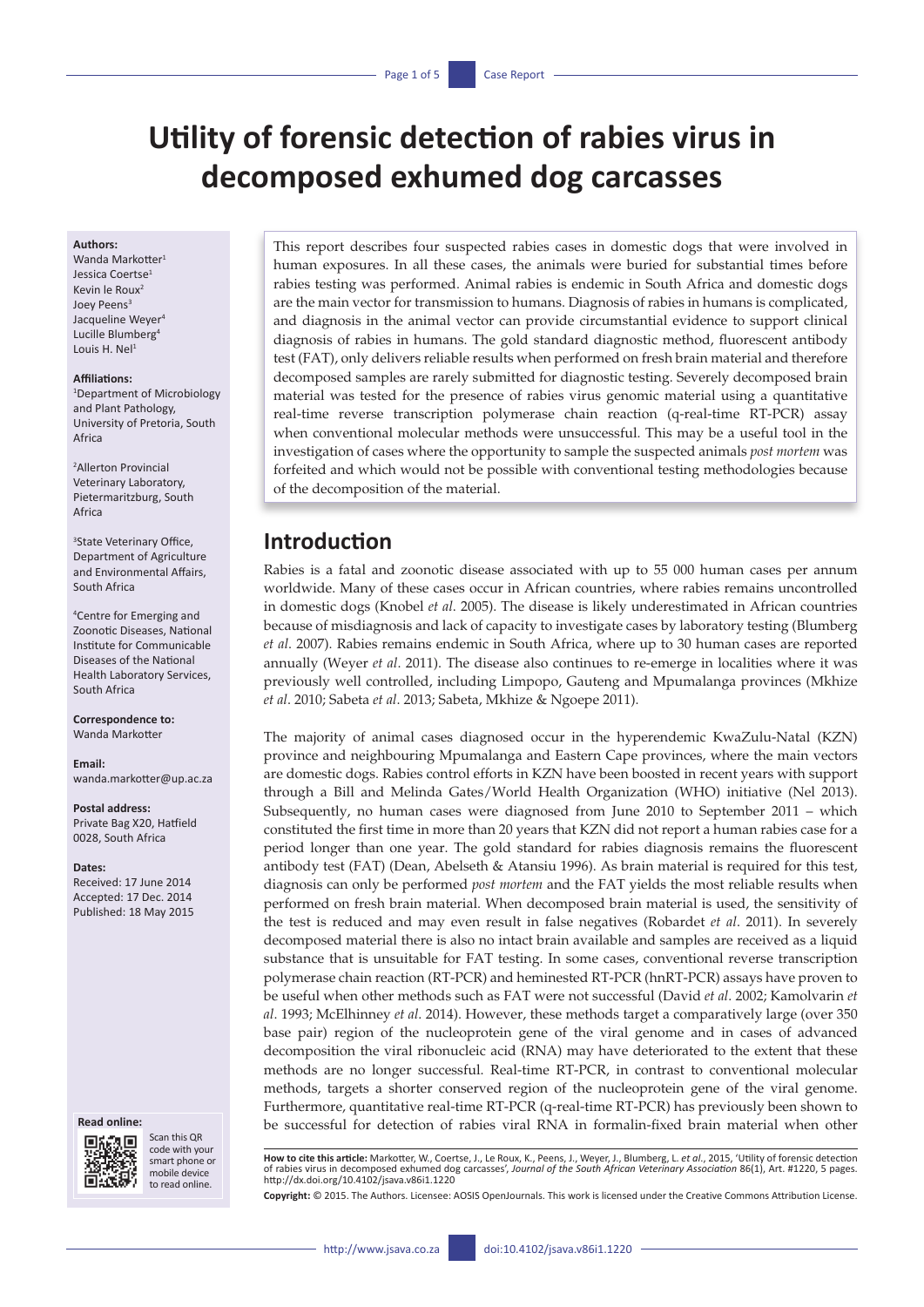methods have been unsuccessful (Coertse *et al*. 2011). In 2012, two human cases of rabies from KZN were investigated by the National Institute for Communicable Diseases of the National Health Laboratory Services (NICD-NHLS), South Africa. In both cases, *ante-mortem* testing for rabies proved problematic because of the rabies vaccination histories of the patients, although incomplete prophylaxis was provided (Mollentze *et al*. 2013). The dogs associated with the possible exposures died after the exposure events but were buried, and no specimens were submitted for laboratory investigation. To provide circumstantial evidence to support the clinical diagnosis of rabies in these patients, the implicated dogs were exhumed and submitted for laboratory investigation.

In this report, three cases are described in which a q-real-time RT-PCR assay was applied for rabies diagnosis in exhumed dogs when other methods were unsuccessful because of the state of decomposition of the brain material.

# **Case presentation**

### **Case history**

### **Case 1**

On 2 May 2012, a 29-year-old male farmer from Underberg was admitted to a hospital in Pietermaritzburg, KZN. The patient reported contact with a stray puppy some two months before the onset of symptoms. The patient provided shelter for the puppy, but after a few days the animal developed symptoms which in retrospect could have been considered consistent with rabies. The dog subsequently died and was buried on the farm. After consideration of the patient history, rabies was deemed likely. Saliva, skin and cerebrospinal fluid (CSF) were collected over the course of his illness and sent to the NICD-NHLS in Johannesburg but were consistently negative for the presence of rabies virus RNA using conventional as well as real-time RT-PCR methods. To further investigate, the puppy (referred to as Dog GA) was exhumed and the decomposed brain material sent to the University of Pretoria in 50% glycerol-saline solution for molecular testing on 11 May 2012. Rabies-specific IgG was detected in the serum of the patient; however, this was likely as a result of the vaccine he received upon admission. Initial rabies-specific serological tests on CSF were negative. Subsequent CSF samples collected over four weeks indicated the presence of rabies-specific IgG at low titres. The FAT confirmed the presence of rabies virus antigen in a *postmortem* brain biopsy specimen of the patient. Real-time RT-PCR was also performed on this specimen at the NICD-NHLS and the product sequenced (referred to as SPU 134/12).

### **Case 2**

On 20 May 2012, a 4-year-old child was admitted to a local hospital in KZN. The admitting doctor noticed symptoms suggestive of rabies virus infection, including general weakness, loss of appetite and confusion. Upon retrospective investigation it was found that the child was scratched and bitten by two different dogs on two separate occasions. The first incident took place on 29 March 2012, when a neighbour's dog (referred to as Dog MK) scratched the child on the forehead whilst the child was playing outside. The parents of the child did not seek medical attention. On the same day, Dog MK bit a 5-month-old puppy (referred to as Dog ZC) belonging to another neighbour. In the week after the scratch incident, the owners of Dog MK noticed the dog behaving strangely, including excessive salivation and barking, loose jaw and a weak gait. Dog MK died on 05 April 2012 and was buried by the owner. Dog ZC, the puppy bitten by Dog MK, attacked and bit the 4-year-old child on the right ankle on 23 April 2012 whilst the child was walking. Dog ZC was killed and buried by the owner on the same day of the biting incident. On 28 May 2012, three saliva samples and a nuchal biopsy specimen were collected from the patient and sent to the NICD-NHLS but were negative for the presence of viral RNA. It was decided to exhume both dogs involved in this case for rabies testing. The brain material was subsequently sent to the University of Pretoria in 50% glycerol-saline solution for molecular testing on 20 June 2012.

### **Case 3**

On 28 August 2012, a 21-year-old male was admitted to a local hospital in KZN. Upon investigation, it was found that a dog (referred to as Dog VG) bit the patient on 19 July 2012 whilst he was visiting his girlfriend in the Tshelimnyama area. The owners of Dog VG mentioned that the dog was usually well behaved but suddenly started showing strange behaviour and that the dog was not vaccinated during the recent vaccine campaign in the area. Following these events, the owner chained the dog; however, the dog broke free and went missing. Other people from the neighbourhood reported seeing Dog VG attacking other dogs on several occasions. Dog VG was killed during one of these attacks. The carcass of Dog VG was found slightly submerged in water and in an advanced state of decomposition on 28 August 2012. Brain material was subsequently sent to the University of Pretoria in 50% glycerol-saline solution for molecular testing on 30 August 2012.

### **Molecular diagnosis**

The dogs in these cases were buried for 30–76 days before being exhumed for rabies testing. The FAT was not attempted because of the severe decomposition of the samples, with no intact brain material present in the samples to prepare a smear for FAT. Any results may be unreliable because of the decrease in sensitivity of the FAT when using decomposed material, so it was decided to proceed with molecular testing only. Total RNA was extracted from a decomposed sample from the exhumed dogs by using Trizol reagent (Invitrogen, USA), according to the manufacturer's instructions. Conventional RT-PCR and hnRT-PCR were performed as previously described (Coertse *et al*. 2010) and were consistently negative. Quantitative real-time RT-PCR (Coertse *et al*. 2010) was performed on 1 µL RNA and yielded positive results in all four cases. Average viral RNA copy numbers were as follows: Dog GA 50 copies/reaction, Dog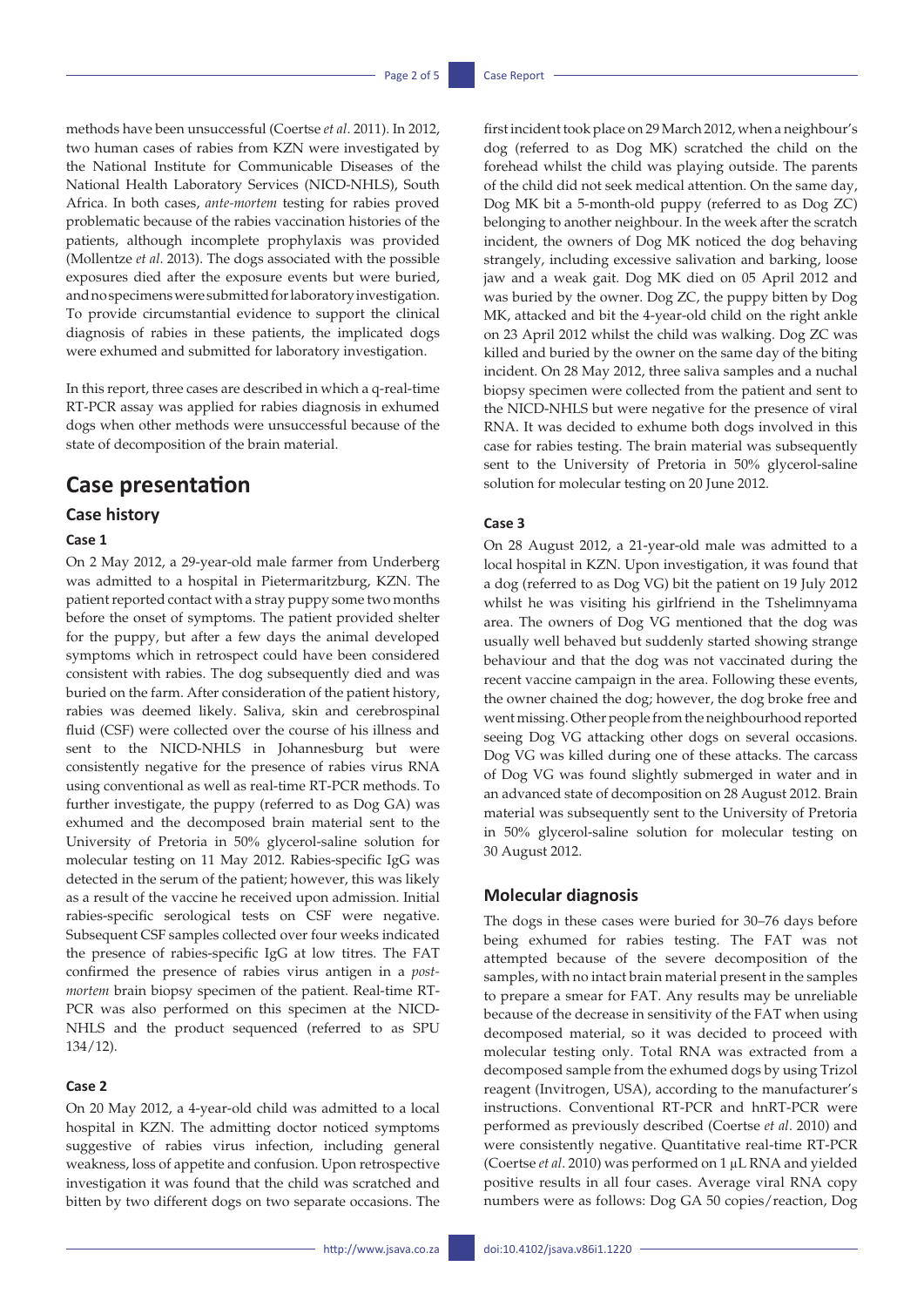MK 213 copies/reaction, Dog ZC 733 copies/reaction and Dog VG  $6.5 \times 10^6$  copies/reaction. The amplicons were purified and sequenced and phylogenetic analysis was performed (Markotter *et al*. 2006) with representative rabies virus sequences available in the public domain (Table 1). Although the resolution after phylogenetic analysis was not ideal as a result of the short region of sequence available from the real-time RT-PCR amplicon, the resulting neighbour-joining (NJ) phylogenetic analysis (Figure 1) confirmed the expected relationship with rabies virus circulating in the KZN domain. The patient bitten by Dog GA died and a viral sequence was generated from samples obtained *post mortem*. This viral sequence (SPU134/12) was

identical to the viral sequence obtained from Dog GA (Figure 1).

# **Discussion**

Three possible human exposures to rabies virus after contact with domestic dogs are described. In all these cases, the dogs had already been buried for a substantial time (up to 76 days) when rabies in the humans was first suspected. In none of the human cases could rabies be confirmed *ante mortem*, which complicated patient care. The dogs were exhumed and brain material tested using a real-time RT-PCR method. The utility of the real-time RT-PCR protocol in the diagnosis and molecular characterisation of rabies virus



Note: Genbank accession number for isolates are shown followed by lyssavirus species abbreviation, rabies virus (RABV) and variant, location with province abbreviation in brackets (EC, Eastern<br>Cape; FS, Free State; MP, Mpu

FIGURE 1: Neighbour-joining phylogenetic tree constructed from a 70 bp sequence (position: 564-632) of the nucleoprotein gene (numbered according to the Pasteur virus sequence, Genbank accession no. M13215) of isolates obtained from decomposed dog brain material (Dog GA, Dog MK, Dog ZC, Dog VG), the human *post-mortem* brain material (SPU134/12) and other rabies sequences (Table 1).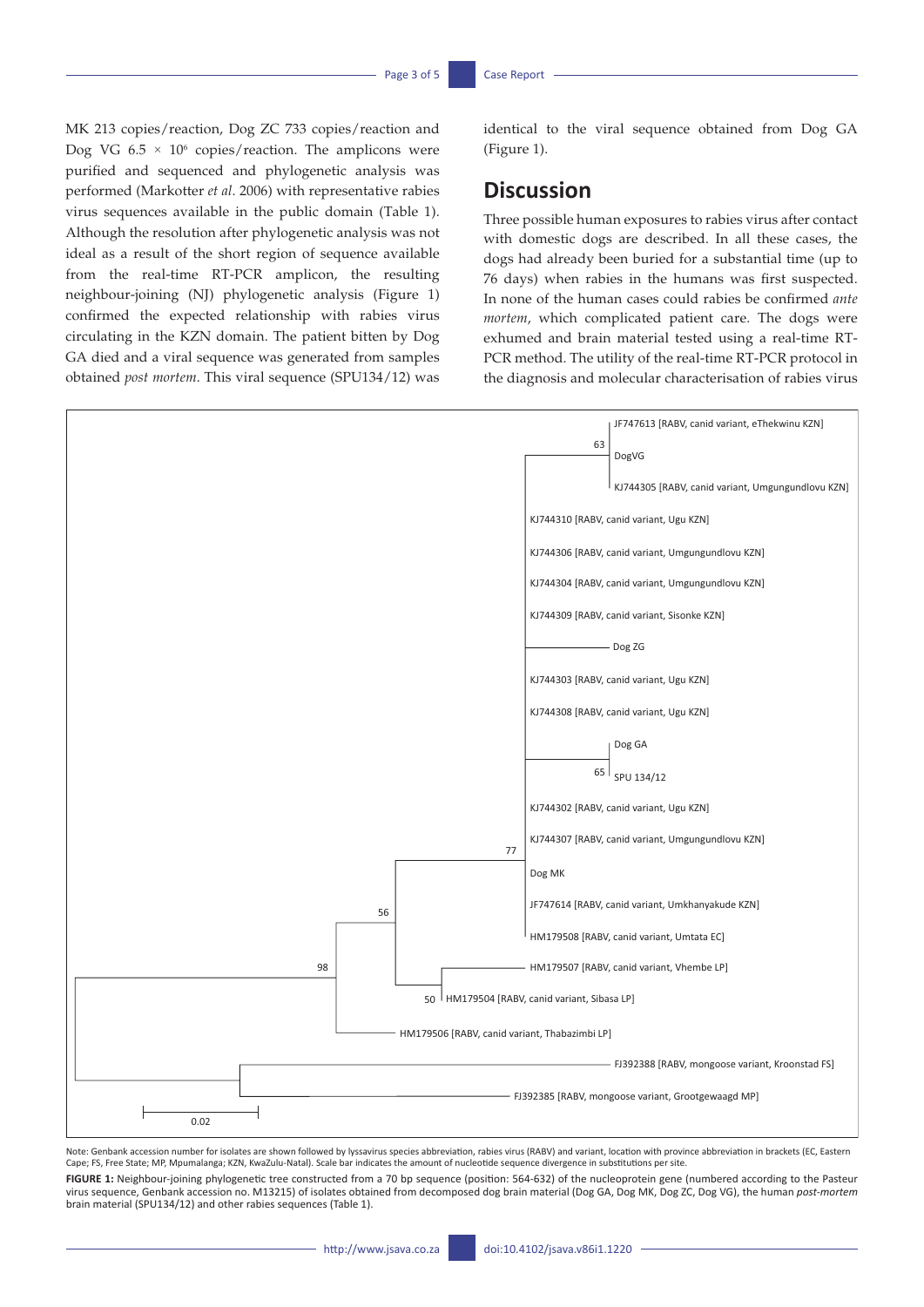**TABLE 1:** Representative rabies viruses from South Africa included in the phylogenetic analysis.

| Genbank accession number | Virus                  | Host                                  | Location                     | Year |
|--------------------------|------------------------|---------------------------------------|------------------------------|------|
| KJ744307                 | RABV, canid variant    | Domestic dog (Canis familiaris)       | Umgungundlovu, KwaZulu-Natal | 2011 |
| KJ744310                 | RABV, canid variant    | Domestic dog (Canis familiaris)       | Ugu, KwaZulu-Natal           | 2011 |
| KJ744306                 | RABV, canid variant    | Domestic dog (Canis familiaris)       | Umgungundlovu, KwaZulu-Natal | 2011 |
| KJ744305                 | RABV, canid variant    | Domestic dog (Canis familiaris)       | Umgungundlovu, KwaZulu-Natal | 2011 |
| KJ744304                 | RABV, canid variant    | Domestic dog (Canis familiaris)       | Umgungundlovu, KwaZulu-Natal | 2010 |
| KJ744309                 | RABV, canid variant    | Caprine                               | Sisonke, KwaZulu-Natal       | 2010 |
| KJ744303                 | RABV, canid variant    | Domestic dog (Canis familiaris)       | Ugu, KwaZulu-Natal           | 2010 |
| KJ744308                 | RABV, canid variant    | Domestic dog (Canis familiaris)       | Ugu, KwaZulu-Natal           | 2010 |
| KJ744302                 | RABV, canid variant    | Domestic dog (Canis familiaris)       | Ugu, KwaZulu-Natal           | 2010 |
| JF747613                 | RABV, canid variant    | Domestic dog (Canis familiaris)       | eThekwini, KwaZulu-Natal     | 2008 |
| JF747614                 | RABV, canid variant    | Domestic dog (Canis familiaris)       | Umkhanyakude, KwaZulu-Natal  | 2008 |
| HM179504                 | RABV, canid variant    | Domestic dog (Canis familiaris)       | Sibasa, Limpopo              | 2006 |
| HM179508                 | RABV, canid variant    | Domestic dog (Canis familiaris)       | Umtata, Eastern Cape         | 2005 |
| HM179507                 | RABV, canid variant    | Black-backed jackal (Canis mesomelas) | Vhembe, Limpopo              | 2005 |
| HM179506                 | RABV, canid variant    | Domestic dog (Canis familiaris)       | Thabazimbi, Limpopo          | 1996 |
| FJ392388                 | RABV, mongoose variant | Mongoose (Cynictis penicillata)       | Kroonstad, Free State        | 1995 |
| FJ392385                 | RABV, mongoose variant | Mongoose (Cynictis penicillata)       | Grootgewaagd, Mpumalanga     | 1990 |

RABV, Rabies virus.

RNA from exhumed dog brain material was demonstrated where other methods were unsuccessful. This indicates the importance of using a sensitive real-time PCR assay in suspected rabies cases where other methods are unreliable or will fail because of decomposition of the sample and degradation of the viral RNA. Deoxyribonucleic acid (DNA) sequencing could also be performed on this small amplicon and phylogenetic analysis was used to indicate the epidemiological relationships of these viruses. Conclusive diagnosis in the animal vectors in each of these cases was helpful in eliminating the differential diagnoses in the patients and in providing the appropriate patient care. In addition, the positive diagnosis in dogs was important with regard to re-evaluation of the dog rabies control measures in the affected areas.

# **Conclusion**

A real-time RT-PCR assay was applied in cases where conventional methods were unsuccessful. This method was shown to be very effective for *post-mortem* rabies diagnosis in severely decomposed carcasses. Subsequent phylogenetic analysis also provided epidemiological information that might otherwise not have been known.

# **Acknowledgements**

This work was funded by the National Research Foundation (NRF) (South Africa) grant number UID 66187 and 78566.

### **Competing interests**

The authors declare that they have no financial or personal relationships which may have inappropriately influenced them in writing this article.

## **Authors' contributions**

W.M. (University of Pretoria) and L.H.N. (University of Pretoria) have made substantial contributions to the conception and design, interpretation of data, drafting the manuscript and revising it. J.C. (University of Pretoria) carried out the molecular diagnostics and phylogenetic analysis and helped draft the manuscript. K.L.R. (Allerton Provincial Veterinary Laboratory) and J.P. (State Veterinary Office) carried out the case investigation and helped draft the animal case reports. J.W. (Centre for Emerging and Zoonotic Diseases, NICD-NHLS) and L.B. (Centre for Emerging and Zoonotic Diseases, NICD-NHLS) carried out the human case investigation and helped draft this report. All authors read and approved the final manuscript.

# **References**

- Blumberg, L., Weyer, J., Frean, J. & Ogunbanjo, G.A., 2007, 'Rabies: An evidencebased approach to management', *South African Family Practice* 49(5), 35–41. <http://dx.doi.org/10.1080/20786204.2007.10873599>
- Coertse, J., Weyer, J., Nel, L.H. & Markotter, W., 2010, 'Improved PCR methods for detection of African rabies and rabies-related viruses', *Journal of Clinical Microbiology* 48(11), 3949–3955. <http://dx.doi.org/10.1128/JCM.01256-10>
- Coertse, J., Nel, L.H., Sabeta, C.T., Weyer, J., Grobler, A., Walters, J. *et al.*, 2011, 'A case study of rabies diagnosis from formalin-fixed brain material', *Journal of the South African Veterinary Association* 82(4), 250–253. [http://dx.doi.](http://dx.doi.org/10.4102/jsava.v82i4.83) [org/10.4102/jsava.v82i4.83](http://dx.doi.org/10.4102/jsava.v82i4.83)
- David, D., Yakobson, B., Rotenberg, D., Dveres, N., Davidson, I. & Stram, Y., 2002,<br>'Rabies virus detection by RT-PCR in decomposed naturally infected brains',<br>Veterinary Microbiology 87, 111–118. http://dx.doi.org/10.1016 [1135\(02\)00041-X](http://dx.doi.org/10.1016/S0378-1135(02)00041-X)
- Dean, D.J., Abelseth, M.K. & Atansiu, P., 1996, 'The fluorescent antibody test', in F.X. Meslin, M.M. Kaplan & H. Koprowski (eds.), *Laboratory techniques in rabies*, 4th edn., pp. 88–95, World Health Organization, Geneva.
- Kamolvarin, N., Tirawatnpong, T., Rattanasiwamoke, R., Tirawatnpong, S., Panpanich,<br>T. & Hemachudh, T., 1993, 'Diagnosis of rabies by polymerase chain reaction<br>with nested primers', Journal of Infectious Diseases 167, 207– [org/10.1093/infdis/167.1.207](http://dx.doi.org/10.1093/infdis/167.1.207)
- Knobel, D.L., Cleaveland, S., Coleman, P.G., Fèvre, E.M., Meltzer, M.I., Miranda, M.E. *et al.*, 2005, 'Re-evaluating the burden of rabies in Africa and Asia', *Bulletin of the World Health Organization* 83(5), 360–368.
- Markotter, W., Kuzmin, I.V., Rupprecht, C.E., Randles, J., Sabeta, C.T., Wandeler,<br>A.l. et al., 2006, 'Isolation of Lagos bat virus from water mongoose',<br>2011 Emerging Infectious Diseases 12, 1913–1918. http://dx.doi.org/1 [eid1212.060514](http://dx.doi.org/10.3201/eid1212.060514)
- McElhinney, L.M., Marston, D.A., Brookes, S.M. & Fooks, A.R., 2014, 'Effects<br>of carcase decomposition on rabies virus infectivity and detection',<br>Journal of Virological Methods 207, 110–113. [http://dx.doi.org/10.1016/j.](http://dx.doi.org/10.1016/j.jviromet.2014.06.024)<br>jv
- Mkhize, G.C., Ngoepe, E.C., Du Plessis, B.J., Reininghaus, B. & Sabeta, C.T., 2010, 'Re-emergence of dog rabies in Mpumalanga Province, South Africa', *Vector Borne Zoonotic Diseases* 10(9), 921–926. [http://dx.doi.org/10.1089/](http://dx.doi.org/10.1089/vbz.2009.0109) [vbz.2009.0109](http://dx.doi.org/10.1089/vbz.2009.0109)